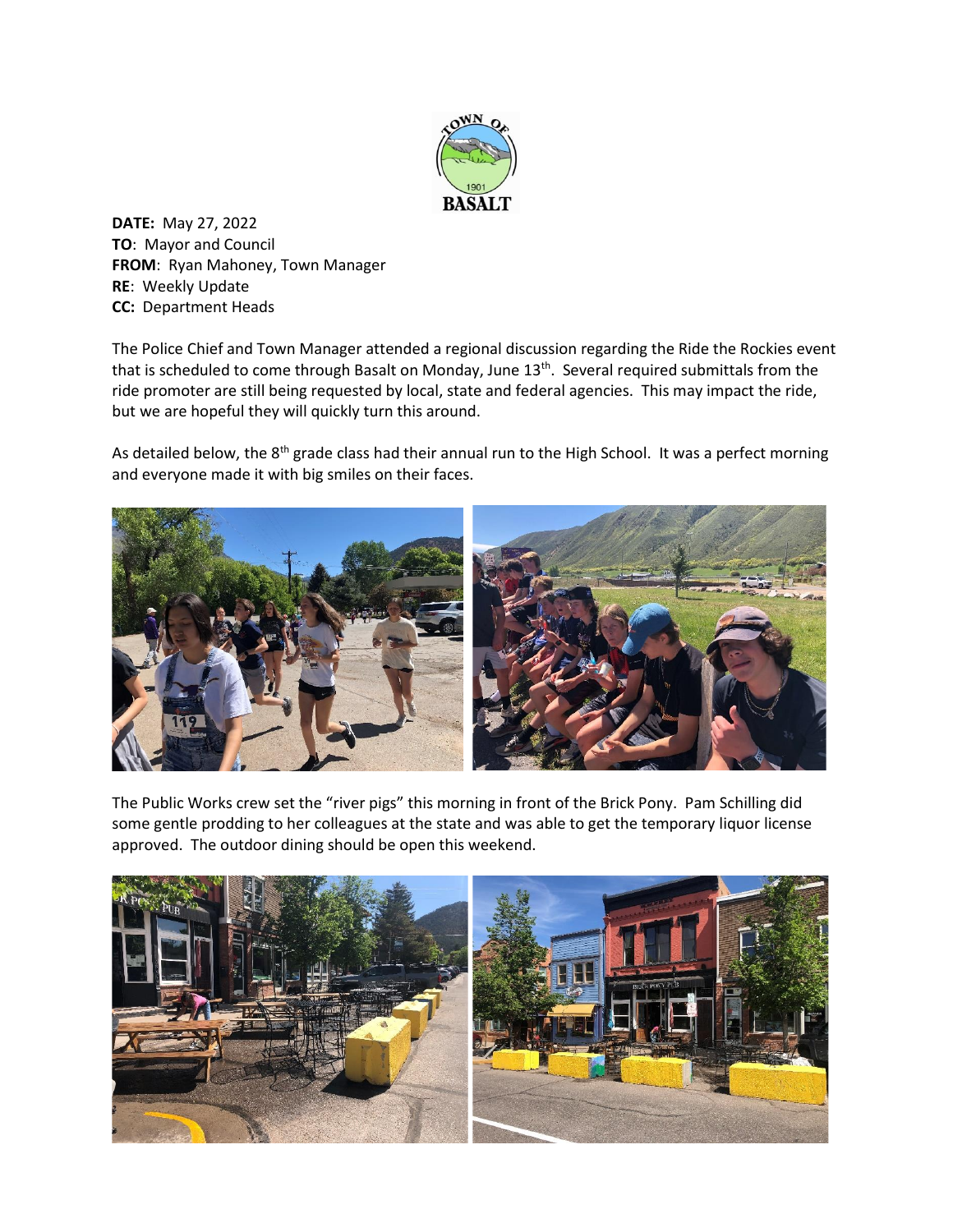## **Police**

On Saturday, 5/21, the Police Department assisted with the Basalt High School Graduation. Later that evening, SRO Hegberg attended the Project Graduation, which is a party held at the High School for all the graduating seniors.

On 5/25, SRO Hegberg was in attendance for the 4<sup>th</sup> Grade Graduation and their transition to Middle School.

On 5/26, the Police Department, along with Public Works employees, were able to assist in closing streets for the 8<sup>th</sup> Graders run to the High School. This is a yearly event, as a way for the 8<sup>th</sup> Graders to 'unofficially' get to High School.

On Monday and Tuesday, Officer Hegberg attended an armorer's course for our patrol rifles and shotguns. Having this certification will assist in keeping our equipment functioning well.

We are currently working on a background investigation for an applicant who applied for one of our open positions. We are hoping this turns out successfully and can send the applicant to the fall CLETA Academy.

## **Planning**

**Basalt Center Circle Application –** The Applicant has submitted a final plan application and Staff has referred it out to the Town's referral agencies for review. The Planning and Zoning Commission started their review of the Application on May 17<sup>th</sup> and is scheduled to continue the review on June 7th. The Basalt Affordable Community Housing Commission (BACH) also reviewed the Final Plan Application this week.

**Basalt River Park Improvements** – The architects on the bandshell and bus station/restroom continue to work on the designs for those elements of the park. Work on Phase II of the Basalt River Park by RMCL has begun, top soil is being delivered to bring the site to final grade, irrigation is being installed, and we hope to receive the first shipment of trees within the next 2 weeks.

**Midland Avenue Streetscape Project** – the Design Team and Town staff, have been moving the Midland Avenue Streetscape Project forward. The Design Team has been meeting with various stakeholder groups, and the owners/managers of the properties along Midland to gain their input. The Design Team has formulated 3 conceptual plans which were presented to POST, P&Z and Council. An open house for the project was also held in conjunction with Motors on Midland on Saturday, May 14<sup>th</sup>. A second community survey has been published to gain additional input. A link to the 2<sup>nd</sup> community survey can be found on the Town's website or on <https://letstalk.basalt.net/>

**Green Initiatives and the Town of Basalt Photovoltaic and Energy Storage Project** –Staff and McKinstry continue to work with Holy Cross Energy, the school district, CORE and members of the Green Team on the project. McKinstry has provided a cost/benefit analysis on a handful of sites for review. McKinstry made a presentation to staff and representatives of the School District this week to discuss two preferred options, and to begin selecting which option is preferred and should be taken to design.

**Other Basalt Forward 2030 Support** – Town Planning Staff also provided support to the Manager for the Basalt Forward 2030 projects.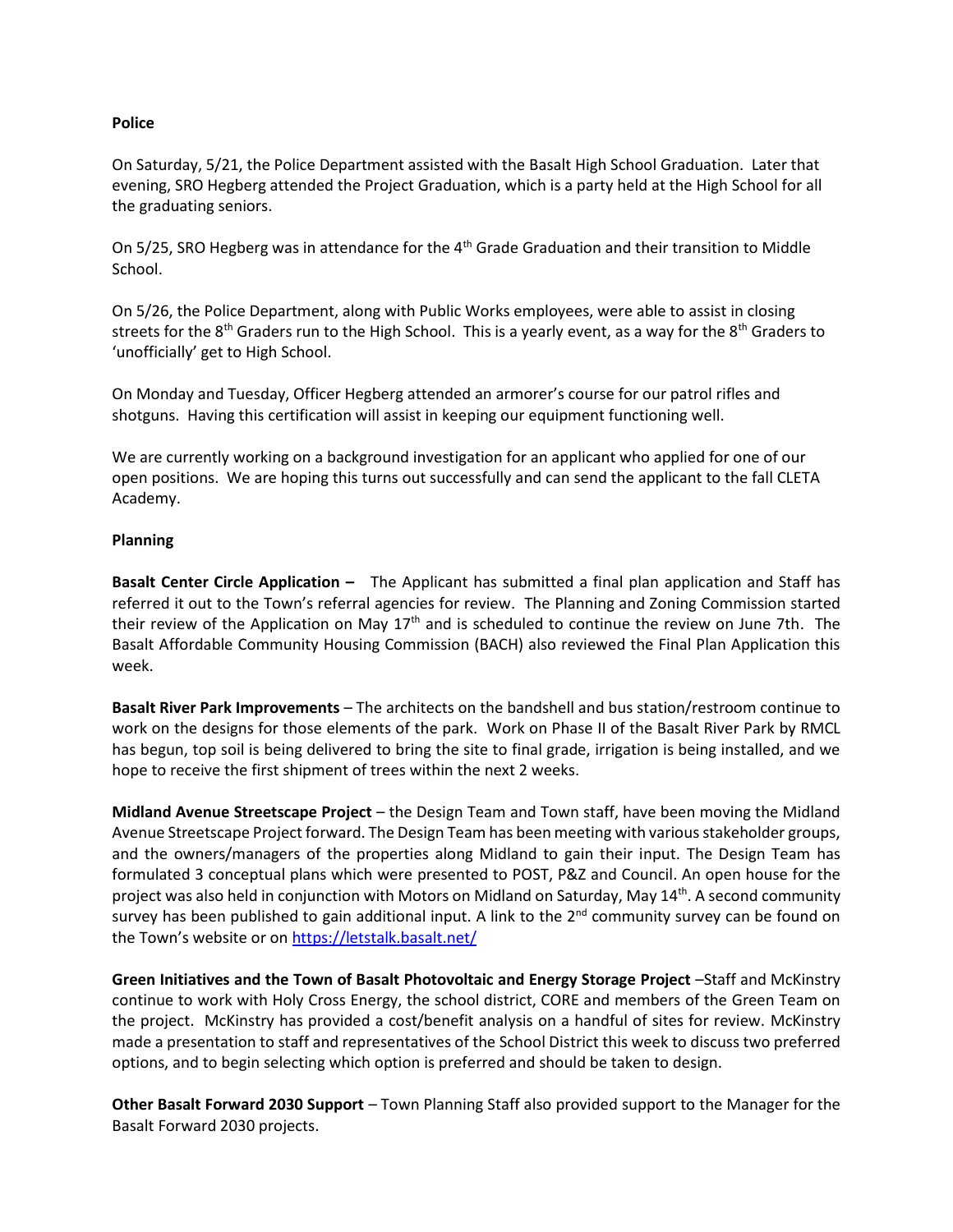**Mid-Valley Center Lot 4** – Phase 1A of the Project has been completed, and the landscaping has been installed. Town Staff and Gould are moving forward with final design of the foundation and building. The building construction will occur later this summer. Staff met CTL Thompson on site this week to dig some test pits to verify soil conditions onsite.



**Basalt River Park Development LLC** – A full building permit was issued on the Gallery Building which includes commercial, apartments, and the affordable housing units.

**Parcel 5, Sopris Meadows Application-** The Planning and Zoning Commission reviewed the Parcel 5, Sopris Meadows Preliminary Plan Application on May 3rd and made a recommendation. The Council did an initial review of the Application on May 24<sup>th</sup> and continued the review to June 14<sup>th</sup>.

**Development Review/Applications** – Staff also spent time on responding to administrative reviews, complaints and working on land use applications and building permits.

**Green Team** – the Green Code Committee met to discuss changes to the proposed amendments, clarify items, and update language. The Committee is meeting next Friday to continue its work with the plans to bring an ordinance to Council for first reading on June 27<sup>th</sup>.

**Basalt Sunday Market** – Planning for the Basalt Sunday Market is well underway, with over 60 vendors accepted into this year's market. Staff is currently working with the Manager on this year's market needs, which includes an advertisement for a part-time Market Assistant to help out at seven of this season's markets. More information can be found at the Town's webpage under the Jobs section.

## **Public Works**

Public Works excavated some test holes for the contractor CTL Thompson to check the condition and depth of the upper layer of fill material this week at the new Public Works lot. We are getting closer to starting the concrete foundation and drainage system.

Staff did a site visit to the Stotts Mill development. The developer is to the point of having the curb and gutter installed and will soon pave the street which we will eventually be responsible for. We are also asking for a height adjustment on the streetlights.